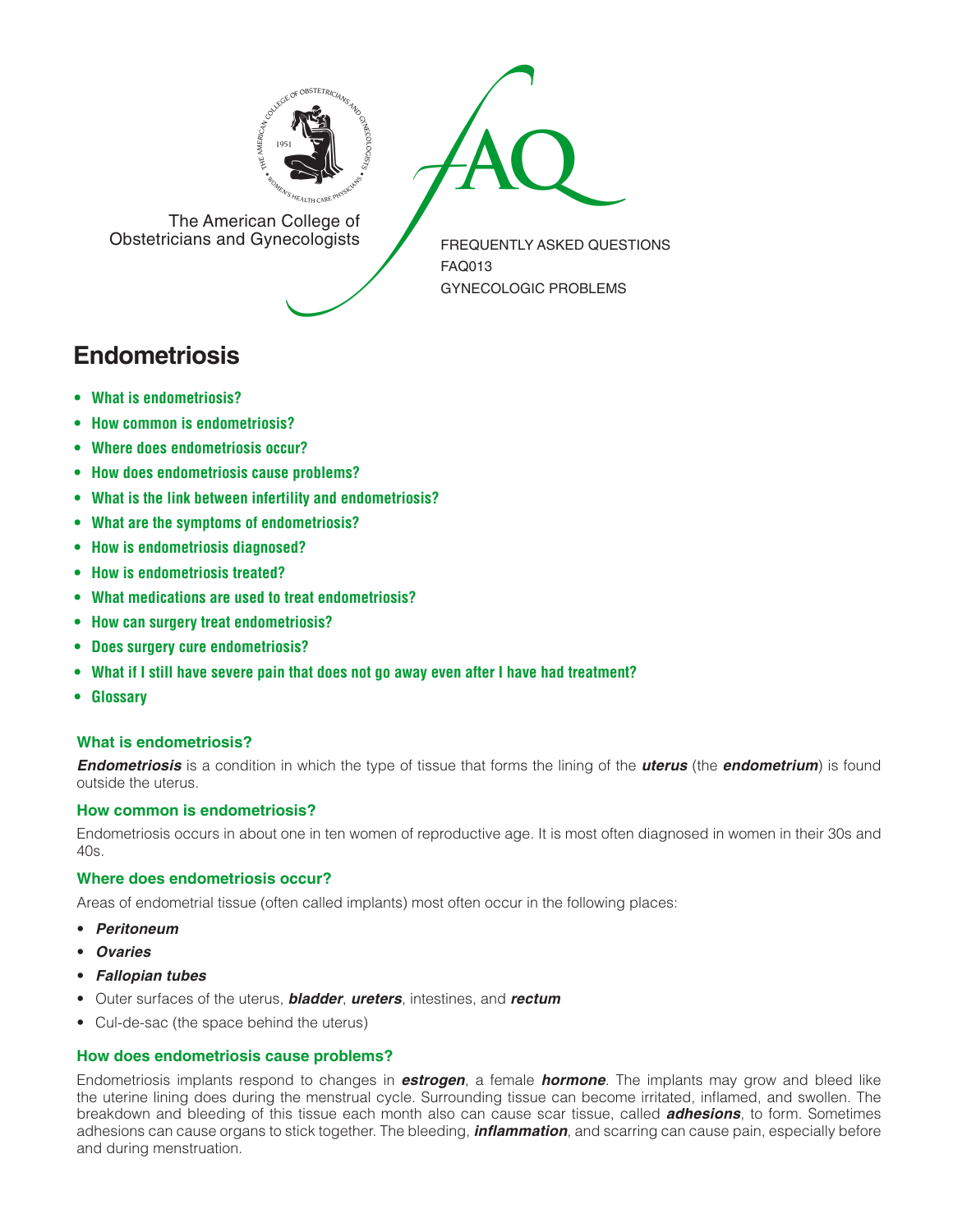## <span id="page-1-0"></span>**What is the link between infertility and endometriosis?**

Almost 40% of women with *infertility* have endometriosis. Inflammation from endometriosis may damage the sperm or egg or interfere with their movement through the fallopian tubes and uterus. In severe cases of endometriosis, the fallopian tubes may be blocked by adhesions or scar tissue.

### <span id="page-1-1"></span>**What are the symptoms of endometriosis?**

The most common symptom of endometriosis is chronic (long-term) pelvic pain, especially just before and during the menstrual period. Pain also may occur during sex. If endometriosis is present on the bowel, pain during bowel movements can occur. If it affects the bladder, pain may be felt during urination. Heavy menstrual bleeding is another symptom of endometriosis. Many women with endometriosis have no symptoms.

### <span id="page-1-2"></span>**How is endometriosis diagnosed?**

A health care provider first may do a physical exam, including a *pelvic exam*. However, the only way to tell for sure that you have endometriosis is through a surgical procedure called *laparoscopy*. Sometimes a small amount of tissue is removed during the procedure. This is called a *biopsy*.

### <span id="page-1-3"></span>**How is endometriosis treated?**

Treatment for endometriosis depends on the extent of the disease, your symptoms, and whether you want to have children. Endometriosis may be treated with medication, surgery, or both. When pain is the primary problem, medication usually is tried first.

## <span id="page-1-4"></span>**What medications are used to treat endometriosis?**

Medications that are used to treat endometriosis include pain relievers, such as nonsteroidal anti-inflammatory drugs (NSAIDs), and hormonal medications, including birth control pills, *progestin*-only medications, and *gonadotropin-releasing hormone agonists*. Hormonal medications help slow the growth of the endometrial tissue and may keep new adhesions from forming. These drugs typically do not get rid of endometriosis tissue that is already there.

## <span id="page-1-5"></span>**How can surgery treat endometriosis?**

Surgery can be done to relieve pain and improve fertility. During surgery, endometriosis implants can be removed.

#### <span id="page-1-6"></span>**Does surgery cure endometriosis?**

After surgery, most women have relief from pain. However, about 40–80% of women have pain again within 2 years of surgery. The more severe the disease, the more likely it is to return. Taking birth control pills or other medications after having surgery may help extend the pain-free period.

#### <span id="page-1-7"></span>**What if I still have severe pain that does not go away even after I have had treatment?**

If pain is severe and does not go away after treatment, a *hysterectomy* may be a "last resort" option. Endometriosis is less likely to come back if your ovaries also are removed. If you keep your ovaries, endometriosis is less likely to come back if endometriosis implants are removed at the same time you have the hysterectomy.

There is a small chance that pain will come back even if your uterus and ovaries are removed. This may be due to endometriosis that was not visible or could not be removed at the time of surgery.

#### <span id="page-1-8"></span>**Glossary**

*Adhesions:* Scarring that binds together the surfaces of tissues.

**Biopsy:** A minor surgical procedure to remove a small piece of tissue that is then examined under a microscope in a laboratory.

*Bladder:* A muscular organ in which urine is stored.

**Endometriosis:** A condition in which tissue similar to that normally lining the uterus is found outside of the uterus, usually on the ovaries, fallopian tubes, and other pelvic structures.

*Endometrium:* The lining of the uterus.

*Estrogen:* A female hormone produced in the ovaries.

*Fallopian Tubes:* Tubes through which an egg travels from the ovary to the uterus.

*Gonadotropin-Releasing Hormone Agonists:* Medical therapy used to block the effects of certain hormones.

**Hormone:** A substance produced by the body to control the functions of various organs.

**Hysterectomy:** Removal of the uterus.

**Infertility:** A condition in which a couple has been unable to get pregnant after 12 months without the use of any form of birth control.

**Inflammation:** Pain, swelling, redness, and irritation of tissues in the body.

**Laparoscopy:** A surgical procedure in which an instrument called a laparoscope is inserted into the pelvic cavity through small incisions. The laparoscope is used to view the pelvic organs. Other instruments can be used with it to perform surgery.